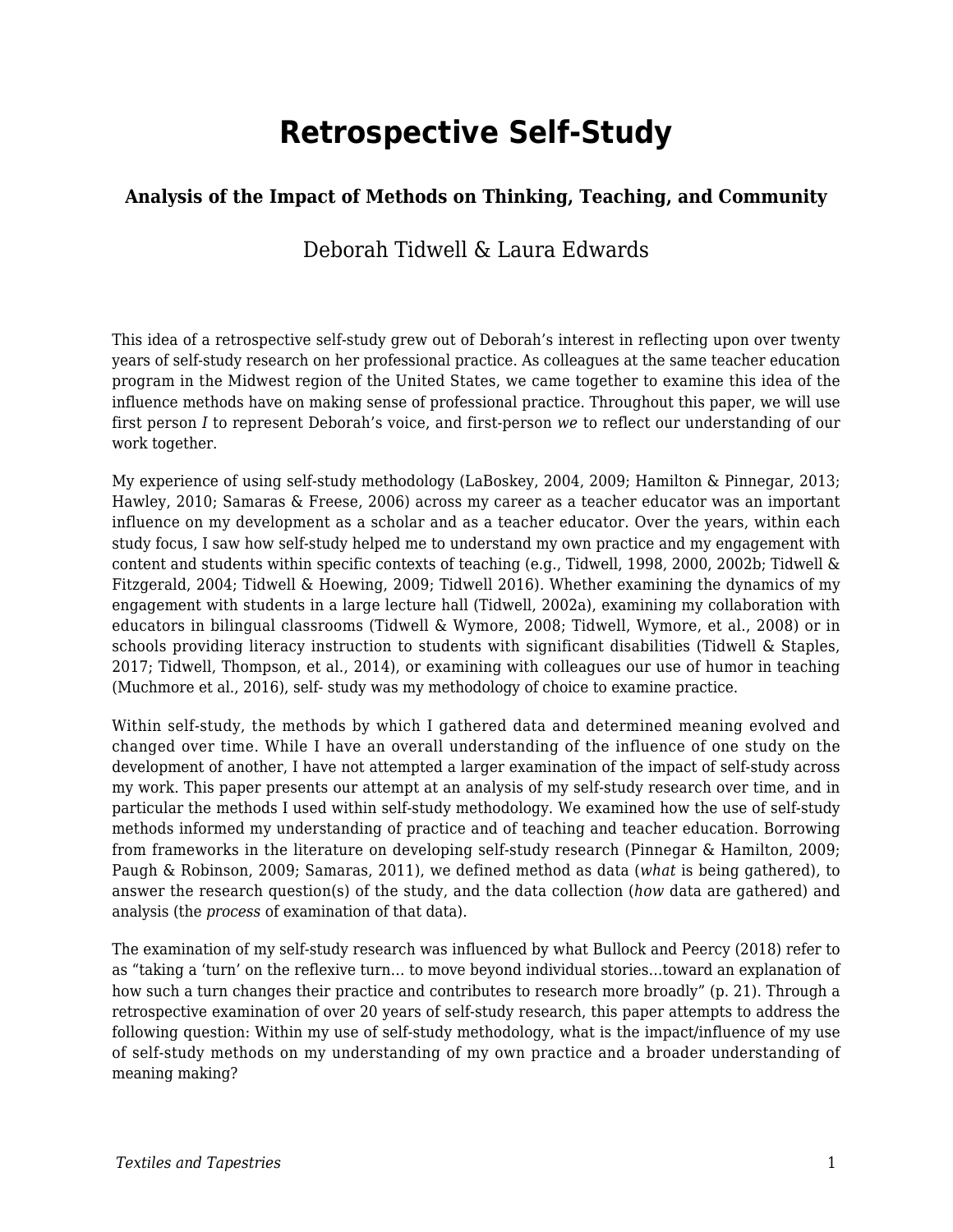## **Methods**

Narrative analysis of personal and professional histories (Kitchen, 2005; Webster & Mertova, 2007; Young & Erickson, 2011) was used in the retrospective analysis of the data along with the process of concept analysis found in the work of Walker and Avant (2014) where they address the creation of conceptual meaning within theory development. Goodman's (2014) notion of retrospective miscue analysis in reading also informed our thinking about how the reflection on what has occurred can be reviewed within both past and present contexts to make meaning of the initial engagement.

Narrative analysis provided a frame for examining the papers and publications, while concept analysis shaped themes during the analysis process. Throughout the study, the use of retrospective analysis helped to pull together data over time to make meaning. Data selection

This study focused specifically on self-study research presented at conferences or published in conference proceedings, in journals, or in book chapters. In determining what was considered *my self-study research*, I thought through what I meant by the term *my* and focused specifically on what I saw as the study of my own practice. As I sought to eliminate studies in which I was the critical friend, it became less clear as a distinct variable because some of the self-study research of another's practice also provided the opportunity for me to examine my own practice using my colleague's lens as a critical friend. My final selection defined the notion of my self-study research as any research in which I attempted to engage in the examination of my own practice through self-study methodology. In addition, each presentation at the biennial Castle Conference was only counted once as a publication in the conference proceedings.

#### **Data Analysis Process**

We examined a total of 26 artifacts, representing ten national conference presentations, eight published castle proceedings articles, seven book chapters, and one journal article. Data were coded using the following process. A driving focus within the process of data analysis was to more closely examine the change (if any) in artifacts and analysis of artifacts over time. Initially, the publications and presentations were examined as a story of academia, representing the public unfolding of the professional life. In addition, the artifacts were examined for larger themes. An adaptation of the constant comparative method (Cresswell, 2014) was used to examine more closely the language found within the discussion of data type, collection and analysis process. This analysis led to a greater understanding of the types of data used, and the methods employed to analyze data. In addition, a content analysis (Krippendorf, 2018) across the artifacts examined the focus and context of each study, evidence of chronology across studies through the connection of results informing future studies, and evidence of collaboration within and across the studies. Codes were then collapsed into major themes (Watson, 2018).

#### **Results**

Initial analysis of the studies from 1996 to 2019 revealed a growing change in self-study methodology use from initial studies in 1996 and 1998 to self-study research in 2000 and beyond. Early studies showed a focus on students and student data as a venue to examine the efficacy of my teaching practice. Over the years I repeatedly shared the story of the impact that the first Castle Conference had on my understanding of self-study methodology. While presenting the data on the practical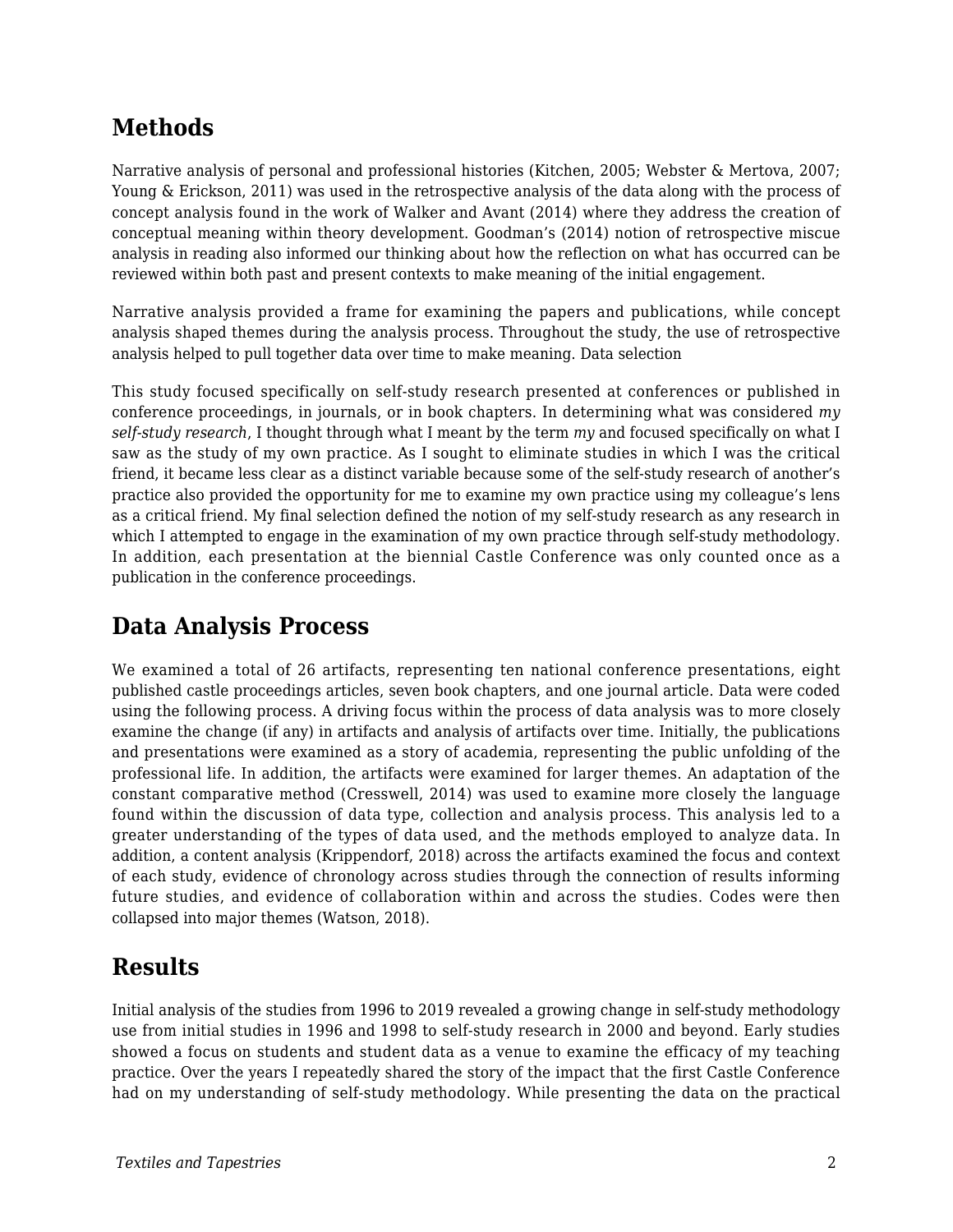argument of my students in a literacy clinic course, I examined how their practical argument discussions revealed what they understood about literacy theory and practice. From this data, I was able to surmise that the students' performances using practical arguments reflected the efficacy of my practice. At the close of my presentation, John Loughran provided some feedback using a stove metaphor that at first sounds rather simple, but was quite profound. He suggested I take the students' data and put that on the back burner, and move myself onto the front burner to examine directly. Putting myself in the spotlight for data collection was a turning point in my understanding of self-study. This realization seems obvious in 2020, but in 1996 I had come into self-study research from a strong quantitative background, and this notion of examining one's own actions, thinking, and language to understand practice was a pivotal moment. After that initial Castle Conference experience, I revisited the theory behind my self-study work and reflected on my own process for selfstudy, realizing that examining others' practical arguments was actually an indirect self-study through others. In other words, "I had created a self-study that kept me at a distance from examining my own teaching directly" (Tidwell, 1998, p. 303).

While the self-study methodology was new and growing in the 1990s, and the community's understanding of what we meant by self-study was evolving and changing, my understanding of selfstudy mirrored that change. By 1998, I began to change my focus from solely on my students (Tidwell & Heston, 1996, 1998) to directly on my own experiences (Tidwell, 1998). The examination of these 26 self-study artifacts revealed a plethora of information about my teaching practice, my understanding of self-study, and my use of data and choices of method. Two findings are highlighted from this self-study. One finding looks at the chronicling of my self-study journey in the use of methods and in data analyses. Through this unfolding story, the use of self-study methods over time reflect the innovative changes in methods used within the community and the impact this had on my own thinking about what is meant by artifacts. The second finding looks at the larger themes that emerged from examining the studies, and in particular the synthesis of my self-study method used across time with the analyses and discussion of data. From these sources, themes emerged that reflected the evolving change in my method use, the connections (and sometimes disconnections) revealed from one study to the next, the community dynamic and relations that developed across selfstudy work with colleagues, and the profound nature of self-study on pondering about one's own practice.

#### **The Roadmap of My Self-Study Journey**

Another result that came out of this self-study was a roadmap of my self-study journey highlighting the specific methods used over time. Beginning with an early attempt at self-study that looked at others rather than myself (Tidwell & Heston, 1996, 1998), my journey in methods moved from an analysis of students' language about their own practice to an examination of my own course artifacts to better understand my university teaching (Tidwell, 1998). In this second self-study, I used courseprovided materials (syllabi, course content being addressed, and class presentations) as the data sources. These artifacts were text-based, where the text was analyzed for key components. I was new to narrative analysis, and the process I used was not clearly defined. The three themes that emerged were personal knowledge of students, personal contact with students, and student-centered instruction. While I had moved to a focus on my own teaching and used artifacts from my teaching, my real focus continued to be on the students, and how I related or connected to my students. In 2000, my experience in self-study moved me to take a risk and examine what I saw as an issue of equity in my teaching practice. This third self-study began with a research question on how I was reflecting equity in my practice (Tidwell, 2000). I realized that my research question presumed I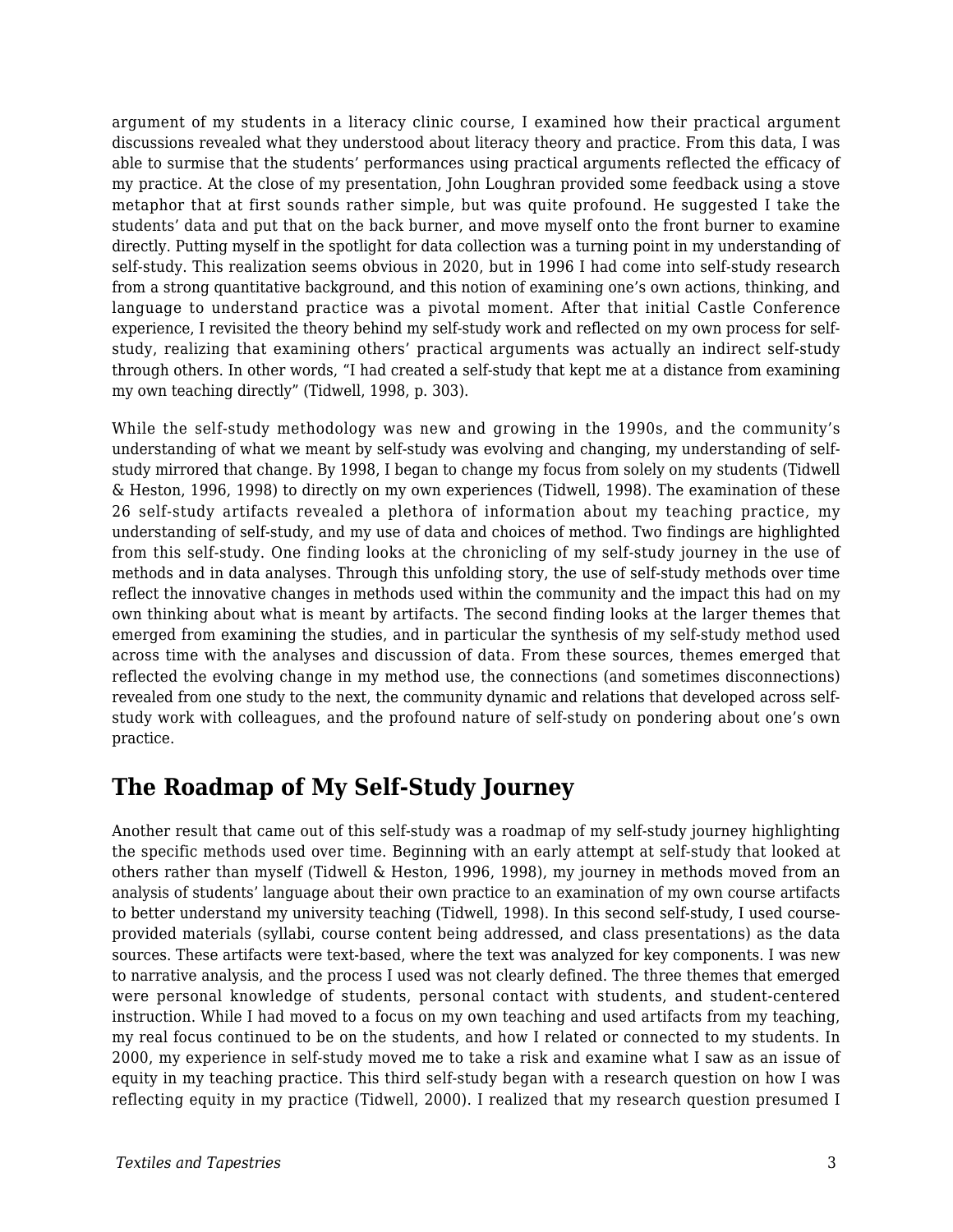demonstrated equity, and revised the question to reflect a more fundamental query: Am I equitable in my teaching practice? I used case study design, looking closely at three students with whom I worked in different programs (undergrad, master's, and doctoral levels). The artifacts were stories about the students that were created through post teaching journal entries, and through instructional documentation that included class notes and notes from meetings with students. This was the first time I documented the use of a colleague for feedback on my data. The stories about each of the three students were revised after feedback and included information from a narrative analysis of my journal entries and notes. The stories were then used as a reflection of my practice. The conclusions from this self-study revealed a lack of equity in my engagement, with a preference for students who were compliant and who fulfilled my needs as a professor. I found this self-study not only disturbing but one that I cautioned myself about making public, concerned it would reflect poorly on me as an educator. This was my first real experience with self-study and vulnerability. Through the use of a critical friend, I was able to see how my greater knowledge about one student enabled me to engage more effectively in that context than with the other students. In sharing this study with others, I found myself being vulnerable in a very public way. My plans were to continue in this vein by selfstudy of my practice on how I can better get to know my students. This projected segue to my next self-study did not happen, as the context for my teaching changed to a large hall lecture. I never returned to this interest in examining how I get to know my students. Rather, I moved on to examining my practice in different teaching contexts.

From a methods perspective, 2002 was a pivotal year. I began using drawings as data to reflect the dynamics in my teaching practice (Tidwell, 2002b). The context for my teaching had changed from a small classroom with approximately 25 students to a large lecture hall. In this large lecture hall, I was working with undergraduate students in a field-based literacy assessment class. I had read about Richardson's (1998) use of self- portraits as a form of data collection and was intrigued by this. Since I enjoyed drawing, I used post teaching nodal moments from my class as documentation of my reflection on teaching. As I became involved in the creation of these visual representations, I was able to represent through one visual moment in time a reflection of how I felt about that teaching moment. I came to realize the power of visuals in capturing what I saw as a significant moment in time. The data revealed to me insights into teaching in large groups that I had previously been unaware. Initially, the organization of the course with online support for course content and discussion/email was positive, and my drawings reflected that optimism. I appreciated the stage setting for performing to a class. But over time, my drawings showed a disconnect, a distance between myself and my students that echoed earlier concerns in a previous self-study about distance in my teaching. This documentation of distance through visuals and then through the narrative description of that dynamic helped me to document the need for smaller class size. Using drawings as visual representation of meaning in my practice became a method of choice across several selfstudies, often bringing in colleagues as co-researchers in their own practice or as critical friends in the self-study process (Muchmore, et al., 2016; Tidwell, 2006; Tidwell et al., 2006; Tidwell, 2007; Tidwell & Manke, 2009). The use of drawings as visual representation was also seen as a metaphor for a larger issue within practice. In our work as administrators, Tidwell and Manke (2009) used drawings to represent key moments in our professional leadership work. We found the visual as metaphor powerful in expressing issues reflecting dynamics with specific individuals, thought processes within our work, and power issues in facilitating programs.

Working with colleagues became a more prevalent self-study approach as I began to collaborate on areas of shared interests. Through collaboration, I saw an increase in my professional partnership on campus with my colleague (Tidwell & Heston, 1996, 1998, 2010a, 2010b, 2012), in local educational systems (Tidwell & Meyer, 2010; Tidwell, Thompson et al., 2014; Tidwell & Wymore, 2008; Tidwell,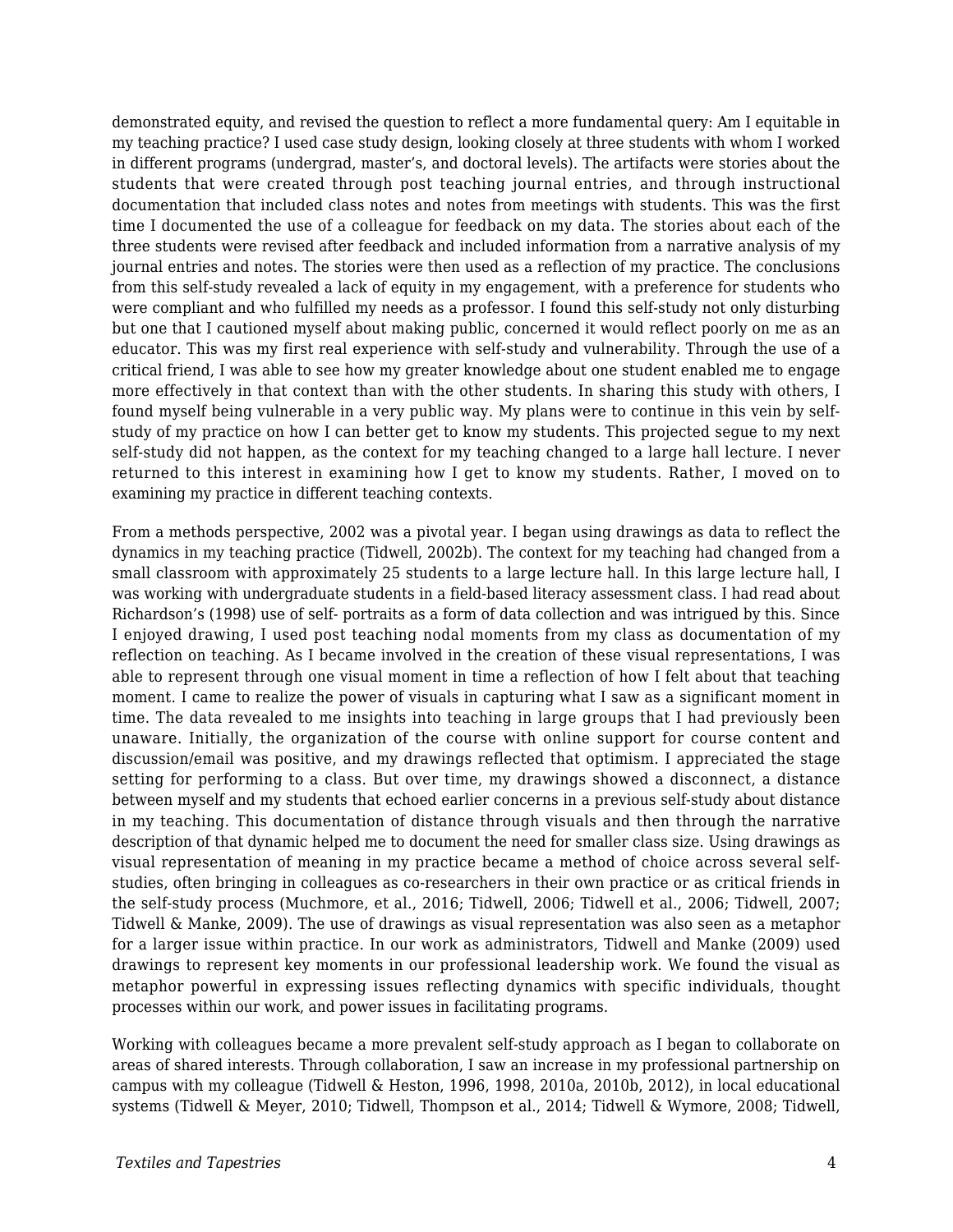Wymore, et al., 2008; Tidwell et al., 2011), and nationally (Muchmore et al., 2016; Tidwell & Manke, 2009; Tidwell, Manke, et al., 2008; Tidwell, Schwartz et al., 2014). The use of critical friends was consistent across all these studies, with the very nature of collaboration allowing for a critical examination of data with colleagues of shared interests and experiences.

Opportunities to read others' self-study research, and to meet at AERA and the Castle Conference to share current self-study work has informed my thinking on not only how to develop self-study design (methods and data analyses) but also on what to study. Hearing about others' self-studies, and learning how they were engaging with others and with their data, greatly informed my thinking about my own self-study focus and method choices. An example of this is Coia and Taylor's (2004) presentation on feminism, past history, and self-study of practice; their research intrigued me. Over time, I became interested in the relationship between family culture and classroom engagement. With my two siblings, we examined our own family history using real-time internet video recordings to discuss childhood stories growing up in a matriarchal family structure (Tidwell, Schwartz, et al., 2014). We transcribed our stories, then reread their content, and used narrative analysis to examine both the story content and our language use. While this self-study was tied to my own teaching dynamics and biases in the classroom – we found the most intriguing outcome from this experience was the uncovering of pervasive feminism in our family dynamics, from both our mother and our father.

Using real-time internet video recording as the primary data source has been a recurring method used in my self-studies with colleagues which allows us to engage and record actions and language for later analysis. In one self-study, I examined my use of self-study methodology for professional development with teachers to facilitate their desired change in teaching practice (Tidwell, 2015). In a second study, I examined the use of synchronous online instruction (Tidwell, 2016). Both of these studies worked in collaboration with teachers involved in staff development or the course. In a more recent collaboration with two colleagues from other universities in the US, we used real-time internet video recording to discuss our use of humor in our teaching (Muchmore et al., 2016). Across these studies using video recordings, we examined practice through both physical movement documentation (facial expression, use of hands, and overall physical movement), and transcription of language. Such an analysis combines the physical with the spoken to help elicit meaning within the engagement. The pattern of methods across these 20+ years of self-study research has shown a range of method use, but three methods emerge as recurring method preference: visual representation, video recording, and narrative. With a focus on the language within course materials, video recordings, journal entries, and narrative description of visual representations, narrative data has been commonly used across most of my self-studies. Narrative analysis has shown evidence of evolving and improving over time from a simple focus on key terminology to a deeper analysis of meaning units and phrases that incorporate a coding system focused on meaning representation.

## **Emerging Themes**

Analysis of the 26 artifacts resulted in four major themes emerging from the data: practice as evolution, conceptual bridging, relational invention, and ponderism. The development of practice reflects change over time, where the very process of practice (both self-study and teaching) is an evolutionary dynamic. From the evolving maturity of my understanding of self-study methodology (Tidwell, 1996, 1998, 2000, 2002a, 2000b; Tidwell &Fitzgerald, 2004), to the increased use of narrative data coupled with visual representation (Tidwell, 2006, 2007; Tidwell & Manke, 2009; Tidwell et al, 2006) and video documentation as data Tidwell, Thompson, et al., 2014), to the use of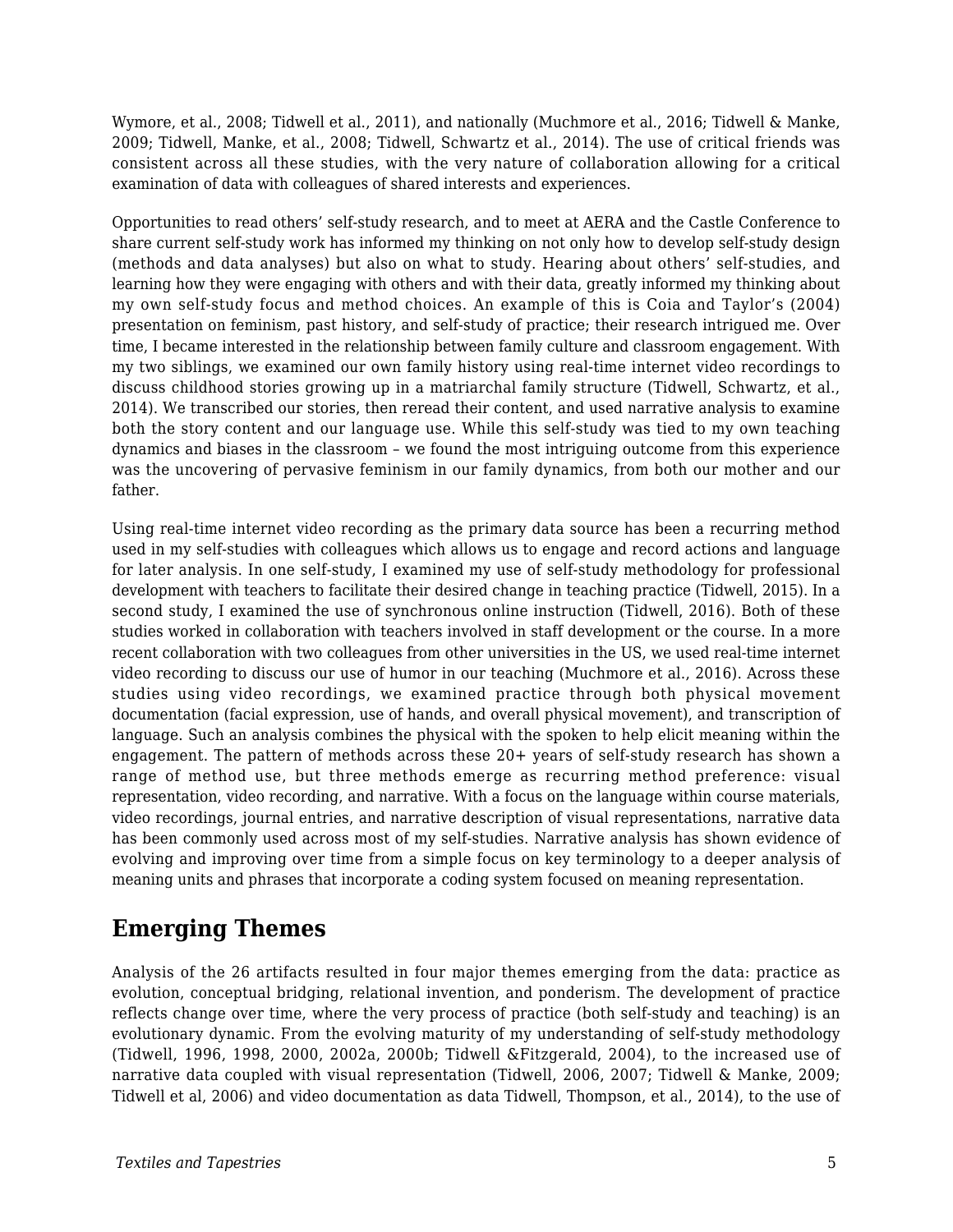an object as data (Tidwell et al., 2019), the examination of self-study has shown an evolution of how I use specific data sources in my methods. This was less so in how I choose to analyze those data. Data evolved from use of teaching artifacts such as syllabi and class presentation notes, to larger conceptual ideas such as professional histories and the retelling of an event, to visual representation through drawn nodal moments in teaching or administrative work, to the larger conceptual idea of an object representing practice (Tidwell et al., 2019). While data sources expanded and changed, my data analysis relied on the use of narrative to explicate the meaning. Video data were analyzed using narrative derived from the language and the action descriptions within the video. Visual data and object data were translated into narrative for analysis. While my narrative analysis became more sophisticated and in-depth over time, the resource for making meaning continued to be text-based. My teaching practice demonstrated an evolution over time as well. Much of the change in my practice has come from a deeper understanding of dynamics in the classroom, of my engagement with students, and of the presumptions I bring to my teaching. Self-study helped me to understand my practice in a way that informs my thinking about the interaction between theory and practice, and the meaning embedded within my language and actions.

Conceptual bridging represents the connections we make within data and across studies that bridge the theory building with the connotative. For example, in a self-study of administrative practice using drawings representing nodal moments in practice (Tidwell & Manke, 2009), the understanding of *power brokering* emerged from a drawing connoting power and tensions as seen through the sketch of an antagonist.

Another form of conceptual bridging is the connection of methods across studies, as seen in complexity of use and application to new contexts. For example, whether I was examining my teaching (Tidwell, 2002b), my administrative work (Tidwell et al., 2019; Tidwell & Manke, 2009), or my dynamics with colleagues (Tidwell, Thompson, et al., 2014; Tidwell et al., 2011), visual representation was used. Conceptual bridging is seen in my shift from using more concrete examples of practice to employing creative representations as data. What I am interested in researching is driven by what I value in my practice, and through my continued self-study of practice emerges the unearthing of additional or deeper questions, reflecting the conceptual bridging of my research foci over time.

Relational invention represents the dynamic nature of community within self- study, where the role of professional relationships greatly informed practice (self-study and teaching). My earlier self-study research (Tidwell, 1996, 1998, 2000, 2002a, 2002b) involved myself and, in some studies, a critical friend. My presentation of my research at professional conferences afforded community engagement with my study. As my self- studies developed over time, I used collaboration with colleagues as a center stone for my research design. Collaboration within my self-study research altered what I studied as well, from working with classroom teachers on bilingual instruction (Tidwell, Wymore, et al., 2008) and literacy instruction for children with significant disabilities (Tidwell, Thompson, et al., 2014), to working with teacher education colleagues on our use of humor in teaching (Muchmore et al., 2016), to working with self-study colleagues on the use of visual representation as data (Tidwell & Manke, 2009; Tidwell et al., 2006).

Through these collaborations, we intentionally created professional relationships that ultimately fostered a sense of community and enabled me to create (invent) my self-study research that was informed by critical friendships and shared meaning making.

The final theme, ponderism, suggests a less serious focus but is a truly critical aspect of the shifting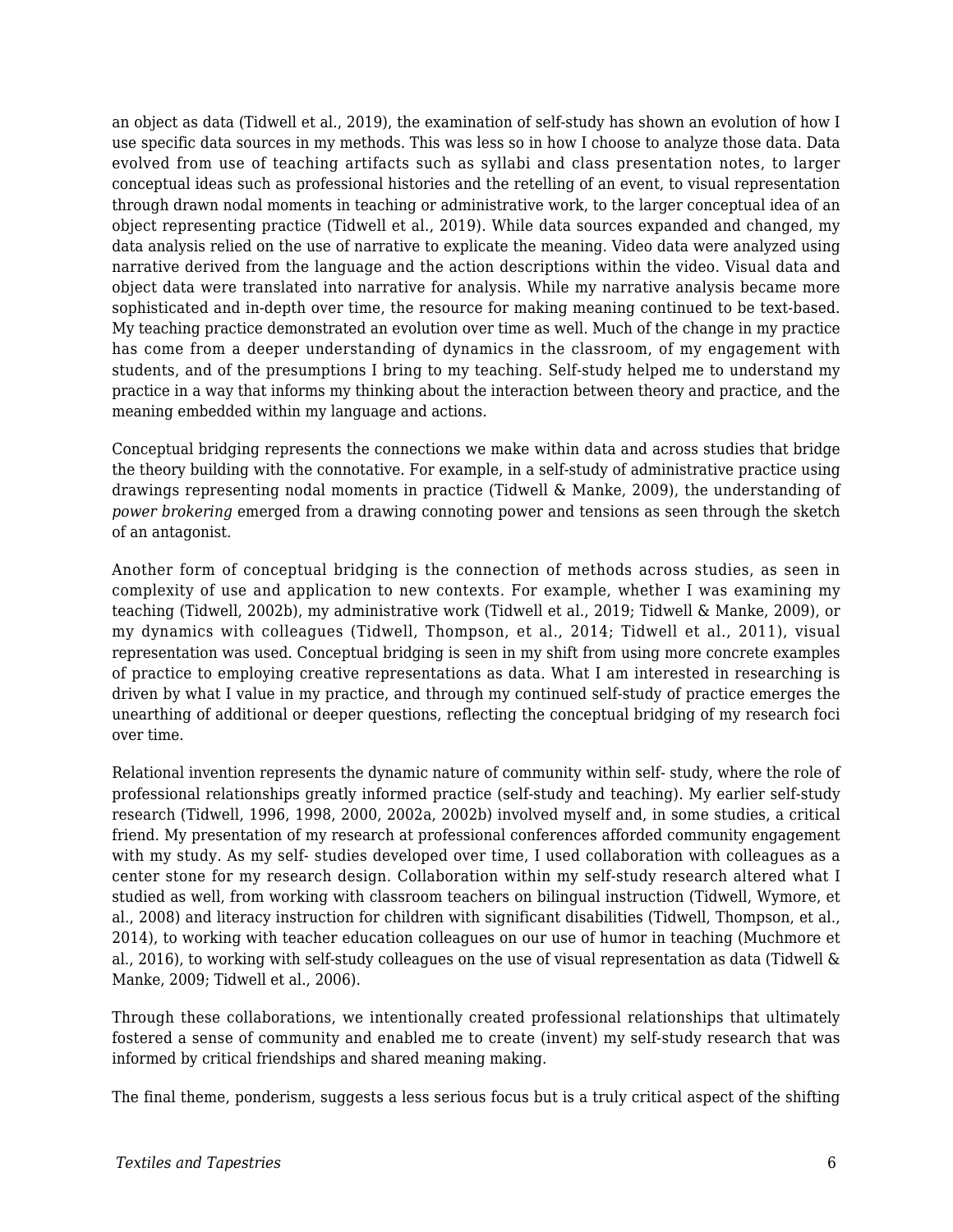understanding of teaching and of self-study. It is through the process of ongoing self-study research that examining practice becomes a theoretically grounded vortex of pondering, questioning and pushing the notion of what is and what should be. It is this infernal vortex of pondering that changes the perspective of teaching and research. From the very beginning of my self-study research, the process of engagement with others (whether through professional presentations, critical friendships, collegial engagement, or the process of writing on self-study) provides a continual informed and ongoing discussion about what practice is, what it means, and how it reflects the grounded theoretical intentions. Self-study, by design, evokes? this notion of pondering, to ponder one's practice, and to engage in an ongoing examination of that practice which by its nature encourages a continued need to contemplate further.

## **Concluding Thoughts**

In this paper, we examined what 26 studies from one educator's research represents. We came away with a deeper appreciation of the power of self-study in understanding practice, whether that practice involves teaching or the use of research methods. The notion of practice as evolution speaks to the very nature of self-study as a community-based scholarship where researchers examine their practice for authentic and meaningful purposes.

Pondering emerged from the study as a critical dynamic within self-study. We discovered that it is through pondering that self-study becomes a progressive process that builds on previous studies. The collaborative aspects of self- study inform how to think about the focus of the next self-study, the next research design, the next methods to be used. We found through this retrospective examination of research that self-study informs practice in ways that change how we think about our practice, our research design, and ourselves as educators.

#### **References**

Bullock, S. M., & Peercy, M. M. (2018). Crossing boundaries to challenge self-study methodology: Affordances and critiques. In D. Garbett & A. Ovens (Eds.), *Enacting self-study as methodology for professional inquiry* (pp. 19-25). Proceedings of the Tenth International Conference on the Self-Study of Teacher Education Practices. [Herstmonceux Castle, UK]. University of Auckland.

Coia, L., & Taylor, M. (2004). What is at risk here? Recasting feminist authority through the lens of the past. In D. L. Tidwell, L. M. Fitzgerald, M. L. Heston (Eds.), *Journey of hope: Risking self-study in a diverse world* (pp. 72-75). Proceedings of the Fifth International Conference on Self-Study of Teacher Education Practices. [Herstmonceux Castle, UK]. University of Northern Iowa.

Creswell, J. D. (2014). *Research design: Qualitative, quantitative, and mixed methods approaches* (4th ed.). Sage.

Goodman, Y. M. (2014). Retrospective miscue analysis: Illuminating the voice of the reader. In K. S. Goodman & Y. M. Goodman (Eds.), *Making sense of learners making sense of written language: The selected works of Kenneth S. Goodman and Yetta M. Goodman* (pp. 205-221). Routledge.

Hamilton, M. L., & Pinnegar, S. (2013). A topography of collaboration: Methodology, identify and community in self-study of practice research. *Studying Teacher Education: Journal of Self-Study of Teacher Education Practices*, *9*(1), 74-89.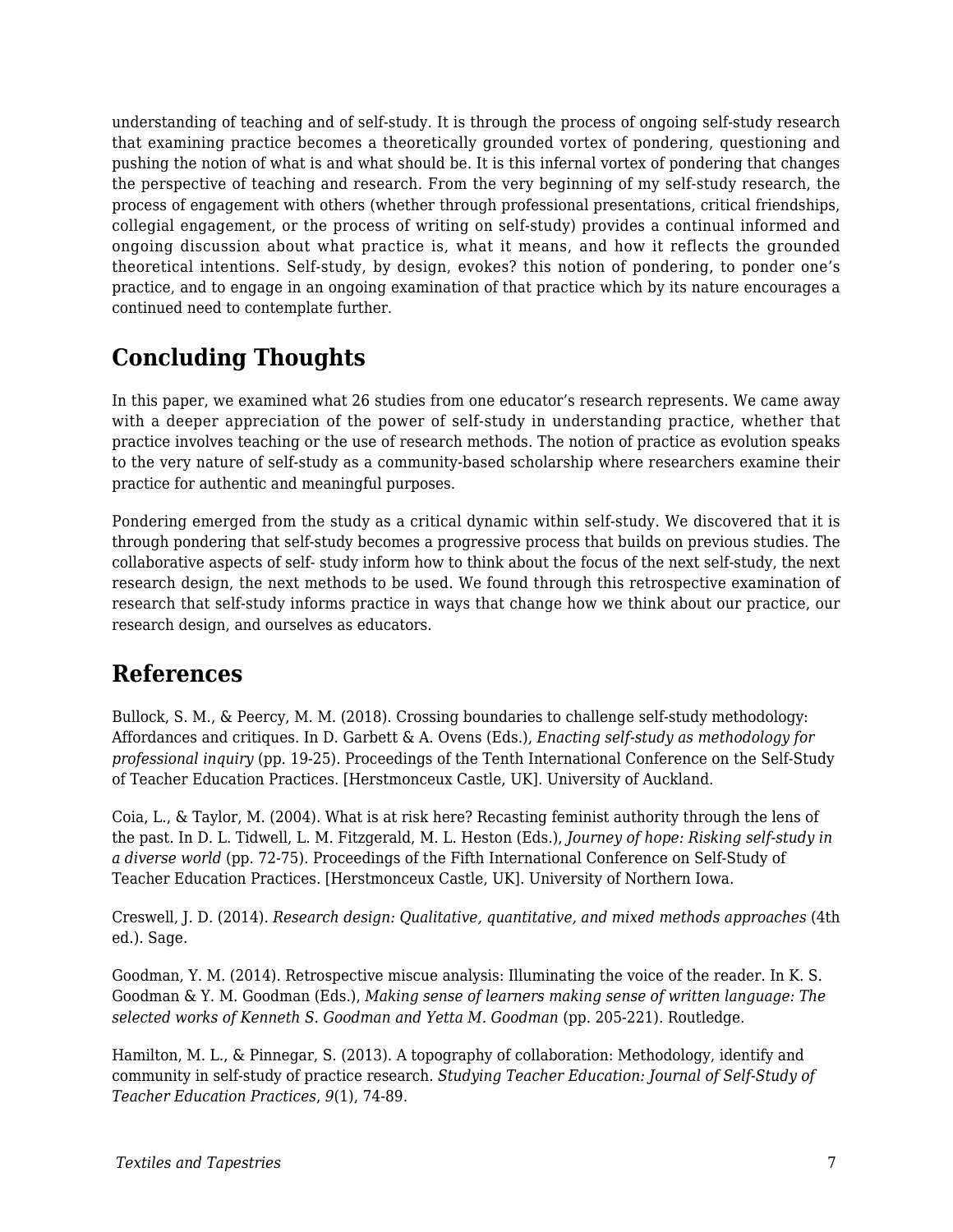Hawley, T. S. (2010). Self-study methodology as a means toward ongoing rationale development and refinement. In A. R. Crowe (Ed.), *The power, promise, and use of self-study in social studies education* (pp. 55-70). Springer.

Kitchen, J. (2005). Looking backward, moving forward: Understanding my narrative as a teacher educator. *Studying Teacher Education: Journal of Self-Study of Teacher Education Practices*, *1*(1), 17-30. Krippendorf, K. (2018). *Content analysis: An introduction to its methodology* (4th ed.). Sage.

LaBoskey, V. K. (2004). The methodology of self-study and its theoretical underpinnings. In J. J. Loughran, M. L. Hamilton, V. K. LaBoskey, & T. Russell (Eds.), *International Handbook on the Self-Study of Teaching and Teacher Education Practices* (pp. 817-869). Kluwer Academic Publishers.

LaBoskey V.K. (2009) "Name it and claim it": The methodology of self-study as social justice teacher education. In D. L. Tidwell, M. Heston, & L. Fitzgerald (Eds.), *Research methods for the self-study of practice* (pp. 73-82). Springer.

Muchmore, J., Griggs, T., Tidwell, D., Mnayer, M., & Beyer, K. (2016). Jokes, puns, and emoticons: The roles and functions of impromptu humor in our teacher education practices. In D. Garbett & A. Ovens (Eds.), *Enacting self-study as methodology for professional inquiry* (pp. 419-426). Proceedings of the Tenth International Conference on Self-Study of Teacher Education Practices. [Herstmonceux Castle, UK]. University of Auckland.

Paugh, P., & Robinson, E. (2009). Participatory research as self-study. In C. A. Lassonde, S. Galman, & C. Kosnik (Eds.), *Self-study research methodologies for teacher educators* (pp. 87-106). Rotterdam, The Netherlands, Sense.

Pinnegar, S., & Hamilton, M. L. (2009). Self-study of practice as a genre of qualitative research: Theory, methodology, and practice. Springer.

Richardson, J. C. (1998). Turning to the artistic: Developing an enlightened eye by creating teaching self-portraits. In M. L. Hamilton (Ed.), *Reconceptualizing teaching practice* (pp. 34-44). Falmer Press.

Samaras, A. P. (2011). *Self-study teacher research: Improving your practice through collaborative inquiry*. Sage.

Samaras, A. P., & Freese, A. R. (2006). *Self-study of teaching practices primer*. Peter Lang.

Tidwell, D. L., & Heston, M. L. (1996). Self-reflection through practical argument: Getting the hows and whys out of what. In J. Richards & T. Russell (Eds.), *Empowering our future in teacher education* (pp. 183-186)*.* Proceedings of the First International Conference on Self-Study of Teacher Education Practices. [Herstmonceux Castle, UK]. Queen's University. [https://edtechbooks.org/-Fvy](http://resources.educ.queensu.ca/ar/sstep/S-STEP1-1996.pdf)

Tidwell, D. L. (1998). Distance. In A. L. Cole & S. Finley (Eds.), *Conversations in community* (pp. 77-80). Proceedings of the Second International Conference of the Self-study of Teacher Education Practices. [Herstmonceux Castle, UK]. Queen's University. http://resources.educ.queensu.ca/ar/sstep/S-STEP2-1998.pdf

Tidwell, D. L., & Heston, M. I. (1998). Self-study through the use of practical argument. In M. L. Hamilton (Ed.), *Reconceptualizing teaching practice: Self-study in teacher education* (pp. 45-66). Falmer Press.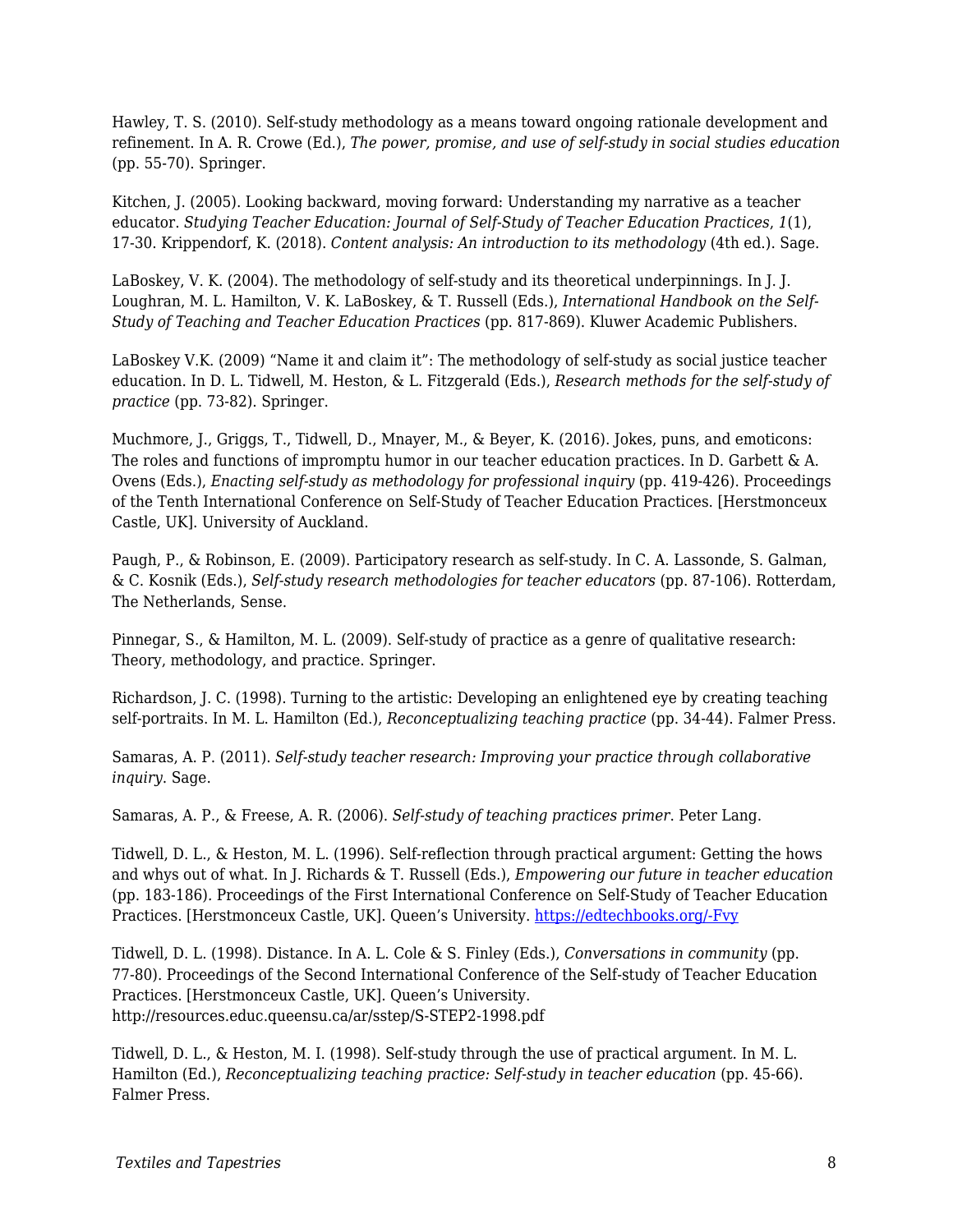Tidwell, D. L. (2000). A balancing act: Self-study in valuing the individual student. In J. Loughran & T. Russell (Eds.)*, Exploring myths and legends of teacher education* (pp. 238-242). Proceedings of the Third International Conference on Self-Study of Teacher Education Practices. [Herstmonceux Castle, UK]. Queen's University. [https://edtechbooks.org/-Baus](http://resources.educ.queensu.ca/ar/sstep/S-STEP3-2000.pdf)

Tidwell, D. L. (2002a). A balancing act: Self-study in valuing the individual student. In J. Loughran & T. Russell (Eds.), *Improving teacher education practices through self-study* (pp. 30-42). Routledge-Falmer. [Permission to further develop earlier 2000 conference paper for this publication granted by Loughran & Russell (Eds.), *Exploring myths and legends of teacher education*.]

Tidwell, D. L. (2002b). On stage: The efficacy and theatrics of large group instruction. In C. Kosnik, A. Freese, & A. P. Samaras (Eds.), *Making a difference in teacher education through self-study* (Vol. 2, pp 111-116). Proceedings of the Fourth International Conference on Self-Study of Teacher Education Practices. [Herstmonceux Castle, UK]. OISE, University of Toronto. [https://edtechbooks.org/-IcI](http://resources.educ.queensu.ca/ar/sstep/S-STEP4-2002b.pdf)

Tidwell, D., & Fitzgerald, L. (2004). Self-study as teaching. In J. J. Loughran, M. L. Hamilton, V. K. LaBoskey, & T. Russell (Eds.), *International handbook of self- study of teaching and teacher education practices* (Part 1, pp. 69-102). Kluwer Academic Publishers.

Tidwell, D. L. (2006). Nodal moments as a context for meaning. In D. L Tidwell & L. M. Fitzgerald (Eds.), *Self-study and diversity* (pp. 267-285). Sense Publishers.

Tidwell, D. L., Manke, M., Pinnegar, S. E., & Allender, J. S. (2006, April 7-11). *Contexts for using illustrative nodal moments in self-study*. [Paper presentation]. American Educational Research Association annual meeting, San Francisco, CA, United States.

Tidwell, D. (2007, April 9-13). *Self-study, illustration and conceptual change.* [Paper presentation]. American Educational Research Association Annual Meeting, Chicago, IL, United States.

Tidwell, D., Wymore, L., Garza, A., & Estrada, M. (2008, March 24-28). *Creating a professional learning community through self-study.* [Paper presentation]. American Educational Research Association Annual Meeting, New York, NY, United States.

Tidwell, D., Manke, M., & Schonmann, S. (2008, March 23). *What counts as data?* [Conference session]. Invisible Conference Annual Meeting, New York, NY, United States.

Tidwell, D., & Wymore, L. (2008). Self-study in creating a professional learning community. In M. L. Heston, D. L. Tidwell, & L. M. Fitzgerald (Eds.), Pathways to change in teacher education: Dialogue, diversity and self-study (pp. 303-307). Proceedings of the Seventh International Conference on Self-Study of Teacher Education Practices. [Herstmonceux Castle, UK]. University of Northern Iowa. http://sites.google.com/site/castleconference2010/Home/proceedings-of-the- seventh-internationalconference-2008)

Tidwell, D. L., with Hoewing, B. (2009, April 13-17). *Do I do what I say? A self-study into the use of centers in an undergraduate course on assessment and evaluation of literacy.* [Paper presentation]. American Educational Research Association Annual Meeting, San Diego, CA, United States.

Tidwell, D., & Manke, M. P. (2009). Making meaning of practice through visual metaphor. In D. L. Tidwell, M. L. Heston, & L. M. Fitzgerald (Eds.), *Research methods for the self-study of practice* (pp. 135-154)*.* Springer.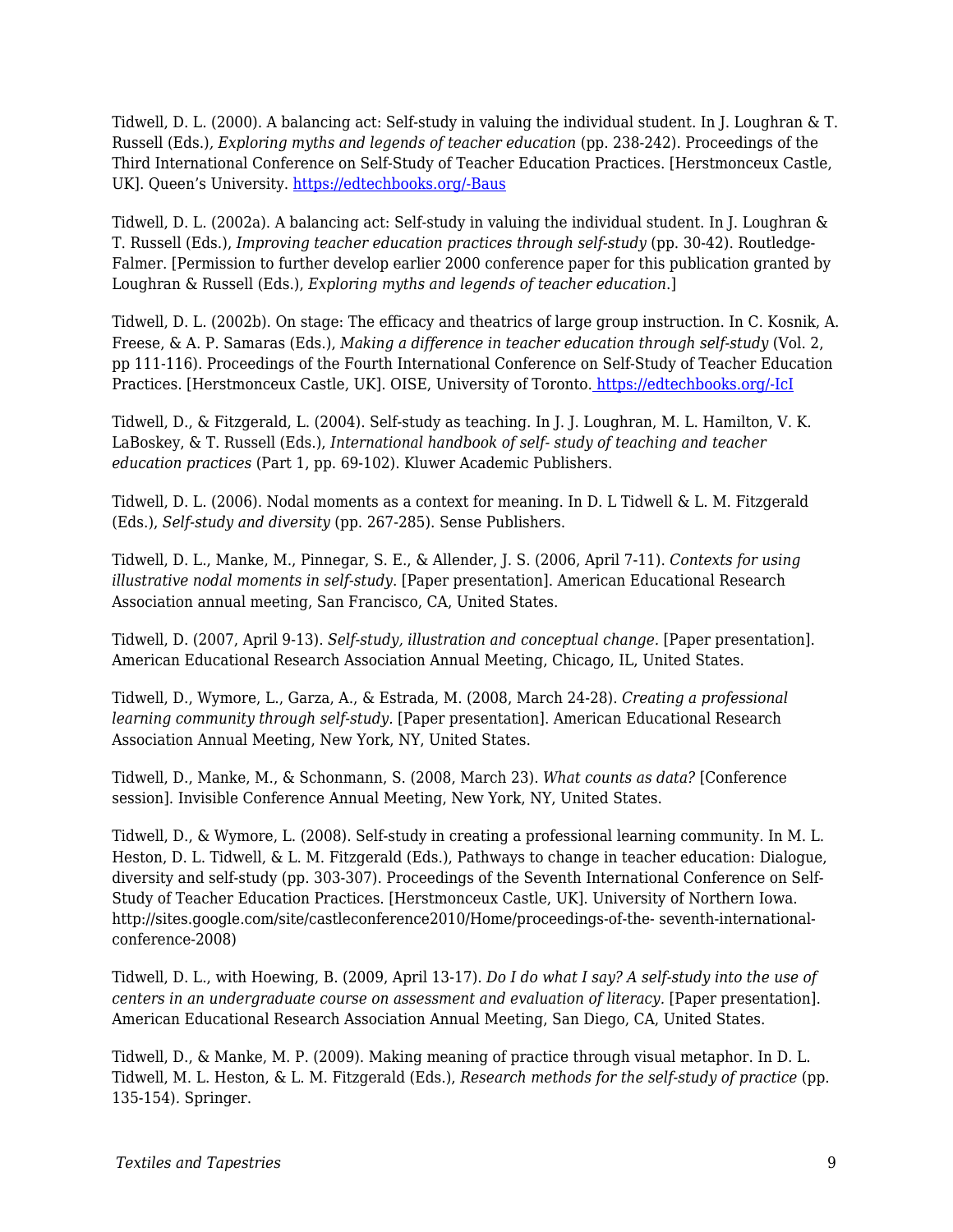Tidwell, D. L., & Heston, M. L. (2010a, April 30-May 4). *"I'd never do that!" "I can't believe I'm saying that!" A self-study of administrative practices in teacher education.* [Paper presentation]. American Educational Research Association Annual Meeting, Denver, CO, United States.

Tidwell, D. L., & Heston, M. L. (2010b). Past as prologue: Recursive reflection using professional histories. In L. R. Erickson, J. R. Young, & S. Pinnegar (Eds.), *Navigating the public and private: Negotiating the diverse landscape of teacher education* (pp. 265-267). Proceedings of the Eighth International Conference on Self-Study of Teacher Education Practices. [Herstmonceux Castle, UK]. Brigham Young University. [https://edtechbooks.org/-woJ\)](http://sites.google.com/site/castleconference2010/))

Tidwell, D. L., & Meyer, H. (2010, April 30-May 4). *Implementing an integrated curriculum: A selfstudy of two contexts.* [Paper presentation]. American Educational Research Association Annual Meeting, Denver, CO, United States.

Tidwell, D. L., Wymore, L., Garza, A., Estrada, M., & Smith, H. (2011). Creating a professional learning community through self-study. *Studying Teacher Education: Journal of Self-Study of Teacher Education Practices, 7*(3), 315-330.

Tidwell, D. L., & Heston, M. L. (2012, April 13-17). *Writing as a process-based dynamic: Self-study in balancing the theoretical with the practical.* [Paper presentation]. American Educational Research Association Annual Meeting, Vancouver, BC, Canada.

Tidwell, D., Thompson, B., Kingston, S., & Staples, A. (2014). Improving practice through self-study: Making literacy accessible for students with significant developmental disabilities. In D. Garbett & A. Ovens (Eds.), *Changing practices for changing times: Past, present and future possibilities of selfstudy research* (pp. 198-200)*.* Proceedings of the Tenth International Conference on Self-Study of Teacher Education Practices. [Herstmonceux Castle, UK]. University of Auckland.

Tidwell, D. L., with Schwartz, P. T., & Dunn, J. T. (2014). Familial reality engendering feminism: The impact of a matriarchal upbringing on thinking about teaching and learning. In M. Taylor & L. Coia (Eds.), *Gender, feminism, and queer theory in the self-study of teacher education practices* (pp. 93-110)*.* Sense Publishers.

Tidwell, D. (2015, April 16-20). *Examining the facilitation of educators' self-study for instructional change.* [Paper presentation]. American Education Research Association Annual Meeting, Chicago IL, United States.

Tidwell, D. (2016, April 8-12). *Negotiating a synchronous online environment: Examining my role as an online instructor.* [Paper presentation]. American Educational Research Association Annual Meeting, Washington, DC., United States.

Tidwell, D., & Staples, A. (2017). The collaborative process in educators' self-study of practice. In M. C. Dalmau, H. Guðjónsdóttir, H., & D. Tidwell (Eds.). Taking a fresh look at education**:** Framing professional learning in education through self- study (pp. 89-112). Sense Publishers.

Tidwell, D., Gudjonsdottir, H., & Jess, M. (2019, April 5-9). *Object-ive self-study of administrative work*. [Paper presentation]. American Educational Research Association, Annual Meeting, Toronto, ON, Canada.

Walker, L. O., & Avant, K. C. (2014). *Strategies for theory construction in nursing* (5th ed.). Prentice-